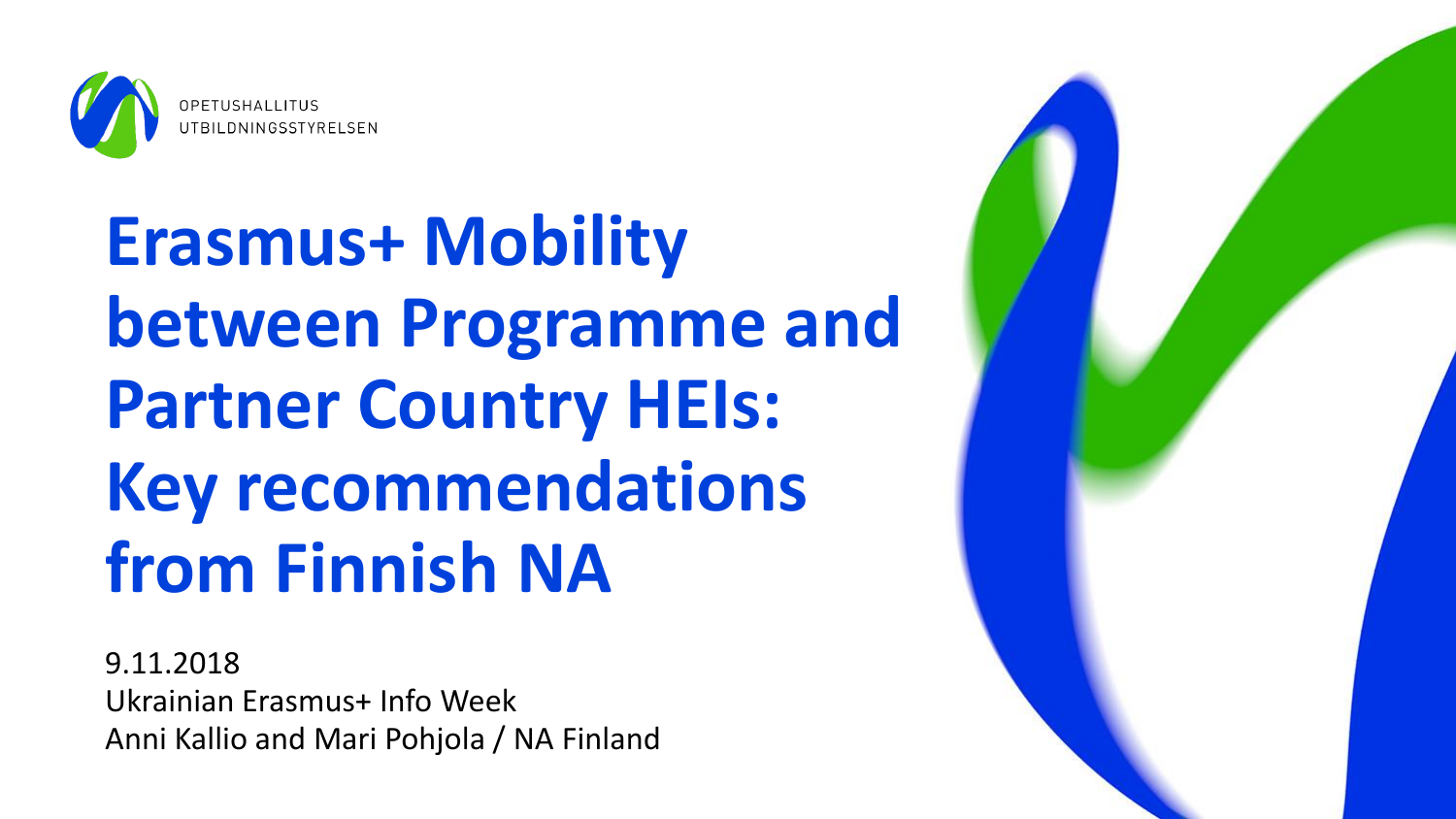

#### • **Finnish National Agency for Education (EDUFI)**

- EDUFI is a national development agency working under the Ministry of Education and Culture and our tasks and organisation are set in the legislation.
- Our core tasks are to develop education and training, early childhood education and lifelong learning and to promote internationalization in Finland
- Erasmus+ National Agency for Finland
- Personnel 370
- Director General Olli-Pekka Heinonen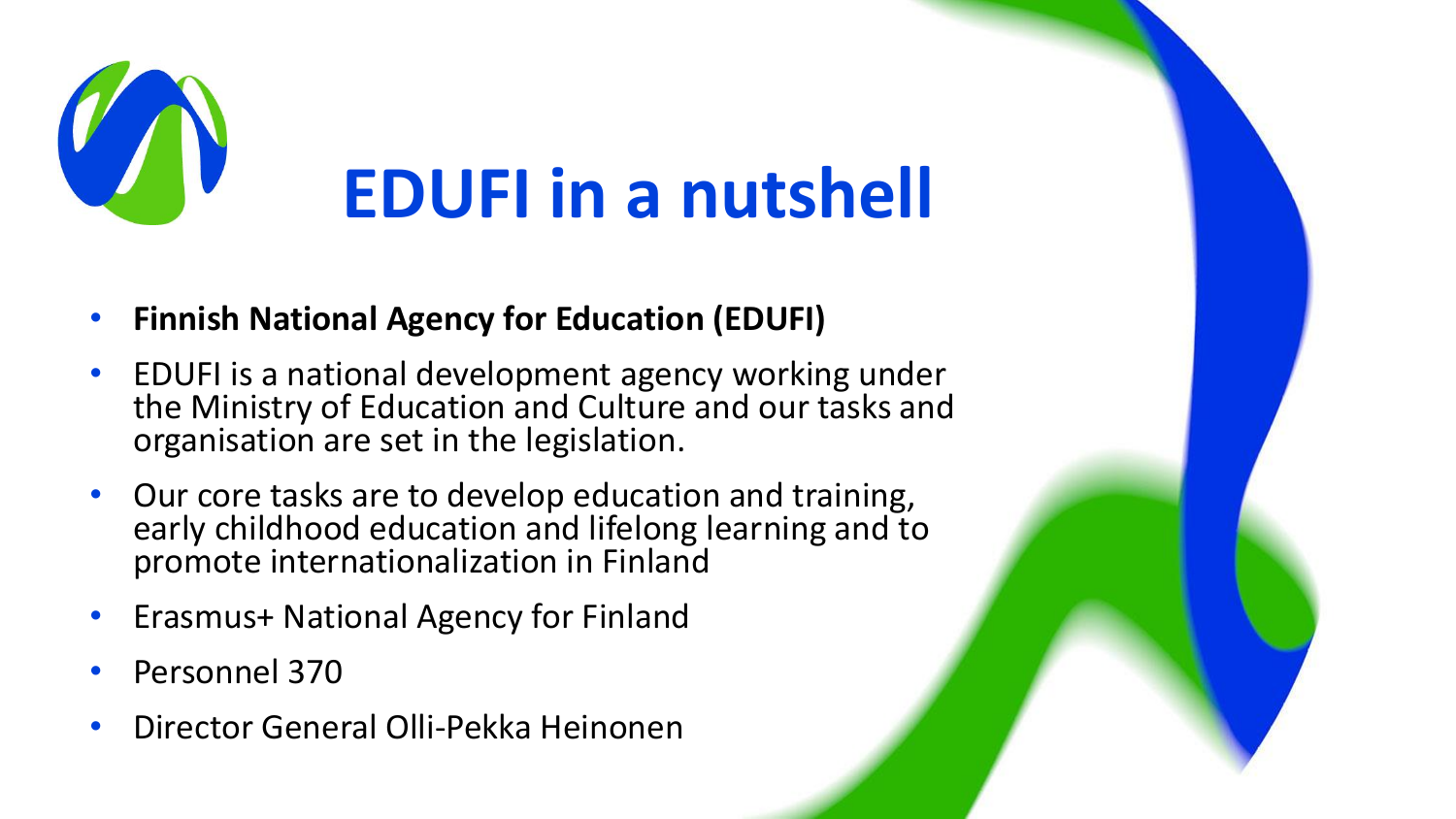#### **In this presentation:**

Finnish ICM funding for Eastern Partnership region

Application and assessment procedure

Implementation and reporting

Novelties for student and staff mobility

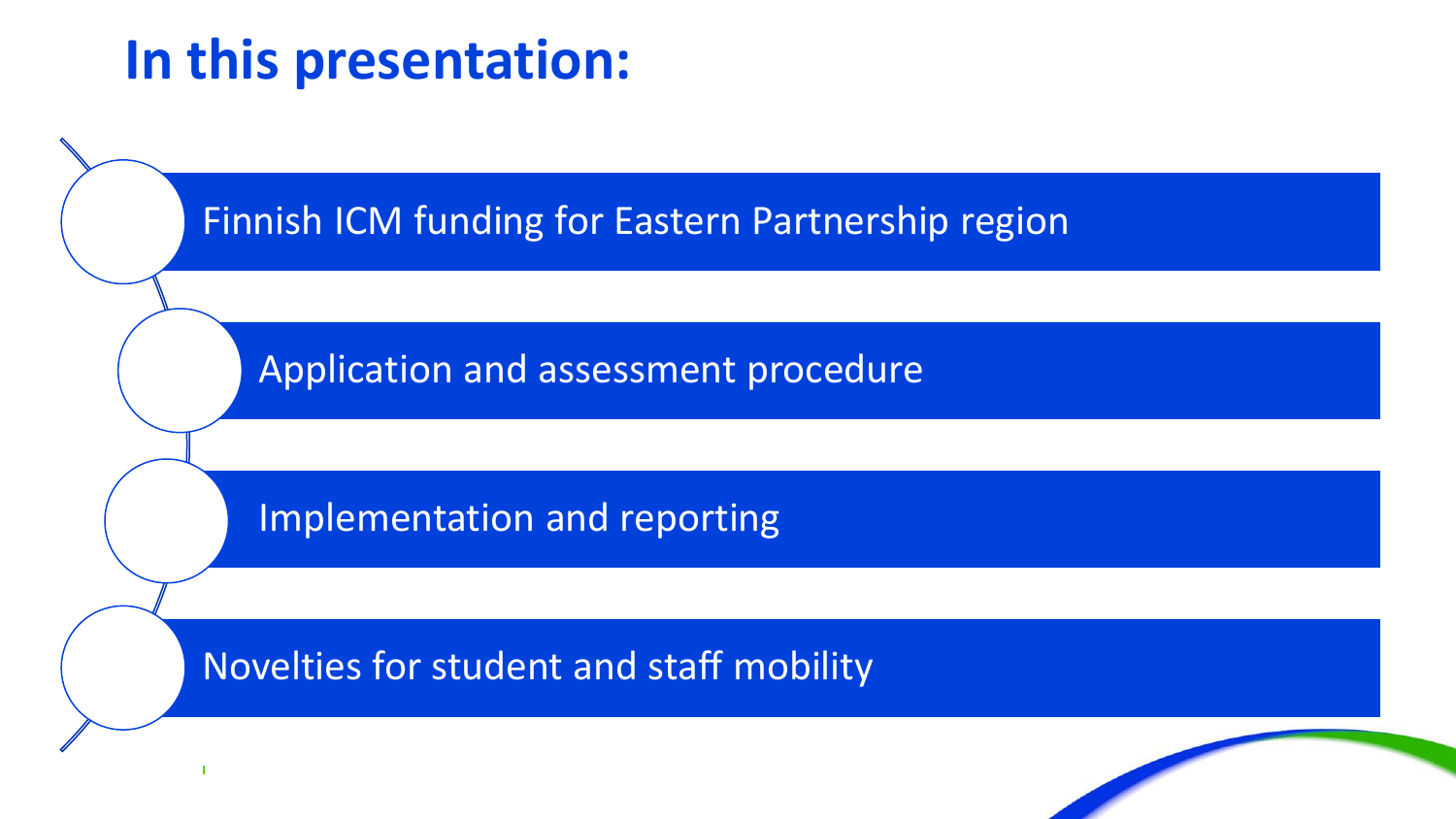#### **E+ ICM funding for Eastern Partnership region in Finland**

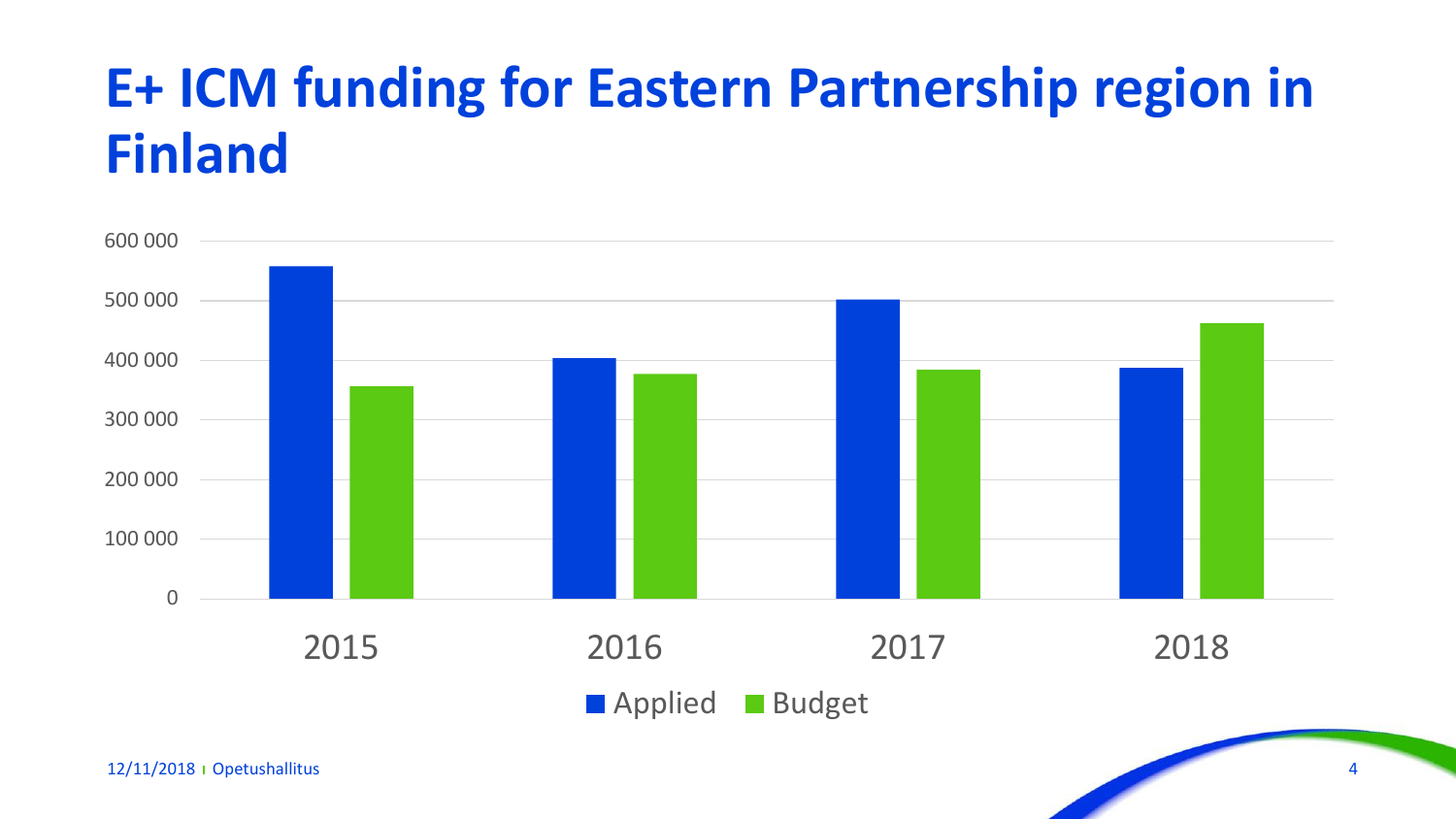#### **Granted E+ ICM projects between Finland and Eastern Partnership countries 2015-18**

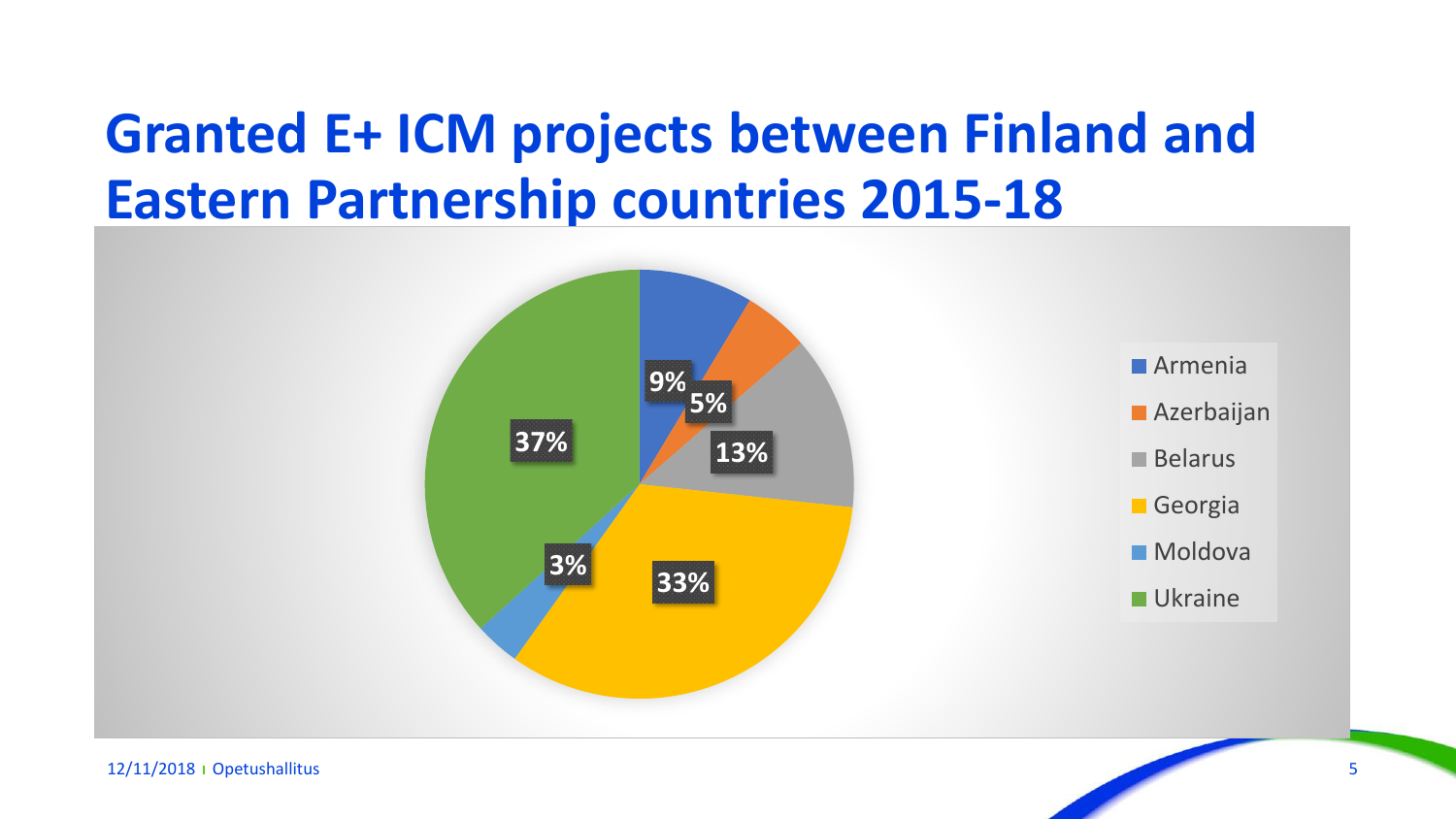#### **Granted ICM projects from Finland per partner country**

|                | 2015        |      | 2016             |      | 2017             |      | 2018        |      | Total     |      |
|----------------|-------------|------|------------------|------|------------------|------|-------------|------|-----------|------|
| Armenia        | 29 9 60     | 9%   | 14 540           | 4 %  | 84 800           | 22 % | $\mathbf 0$ | 0%   | 129 300   | 9%   |
| Azerbaijan     | 14 120      | 4 %  | 13 120           | 3 %  | $\boldsymbol{0}$ | 0%   | 47 600      | 12 % | 74 840    | 5 %  |
| <b>Belarus</b> | 45 931      | 13 % | $\boldsymbol{0}$ | 0%   | 102 338          | 27 % | 48 680      | 13 % | 196 949   | 13 % |
| Georgia        | 105 330     | 30 % | 136 320          | 36 % | 105 628          | 27 % | 150 133     | 39 % | 497 411   | 33 % |
| Moldova        | $\mathbf 0$ | 0%   | 25 908           | 7%   | $\boldsymbol{0}$ | 0%   | 24 8 93     | 6 %  | 50 801    | 3 %  |
| Ukraine        | 155 988     | 44 % | 187 239          | 50 % | 91 985           | 24 % | 116 093     | 30 % | 551 305   | 37 % |
|                | 351 329     |      | 377 127          |      | 384 751          |      | 387 399     |      | 1 500 606 |      |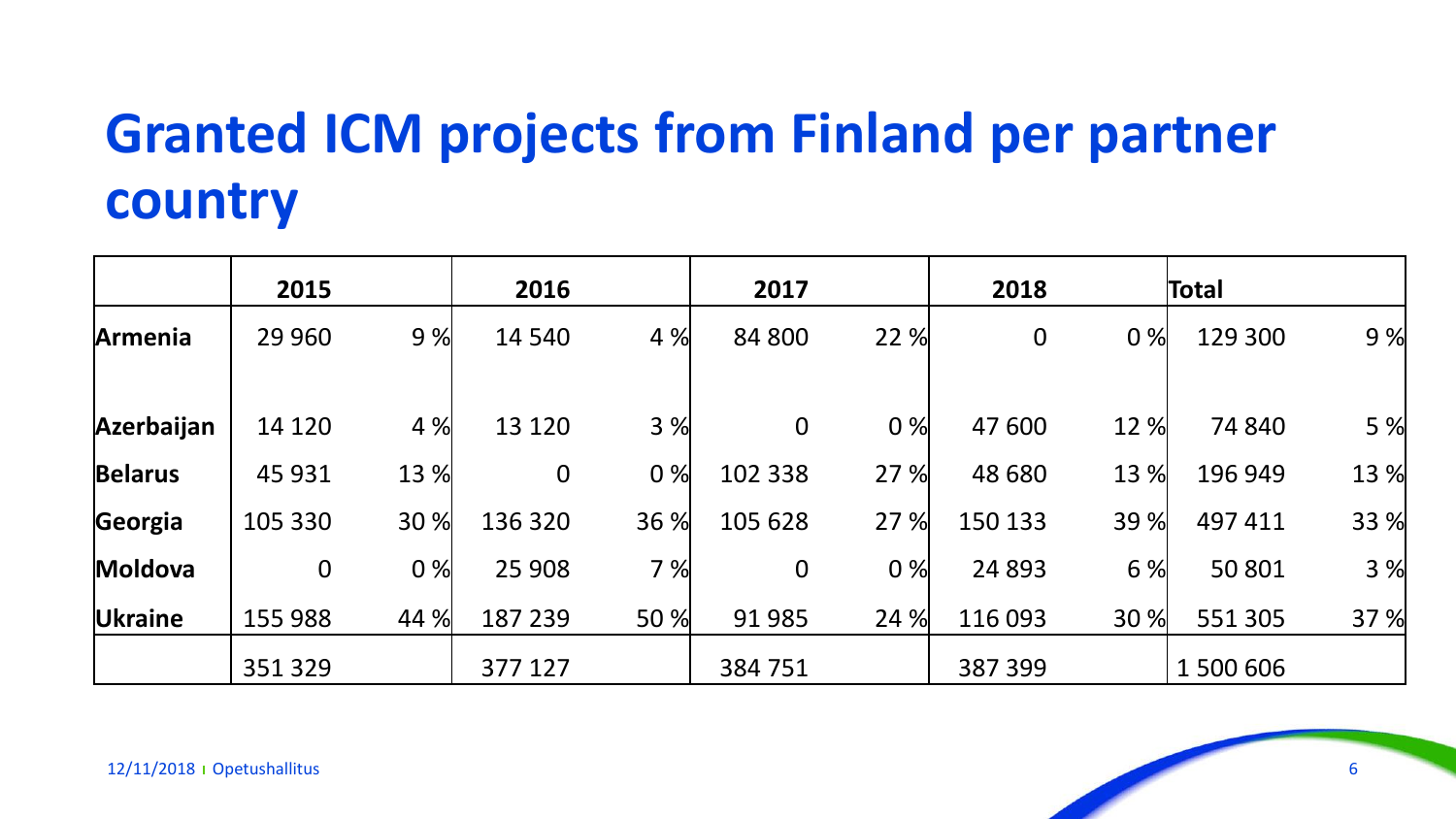# **E+ ICM: Application and assessment process**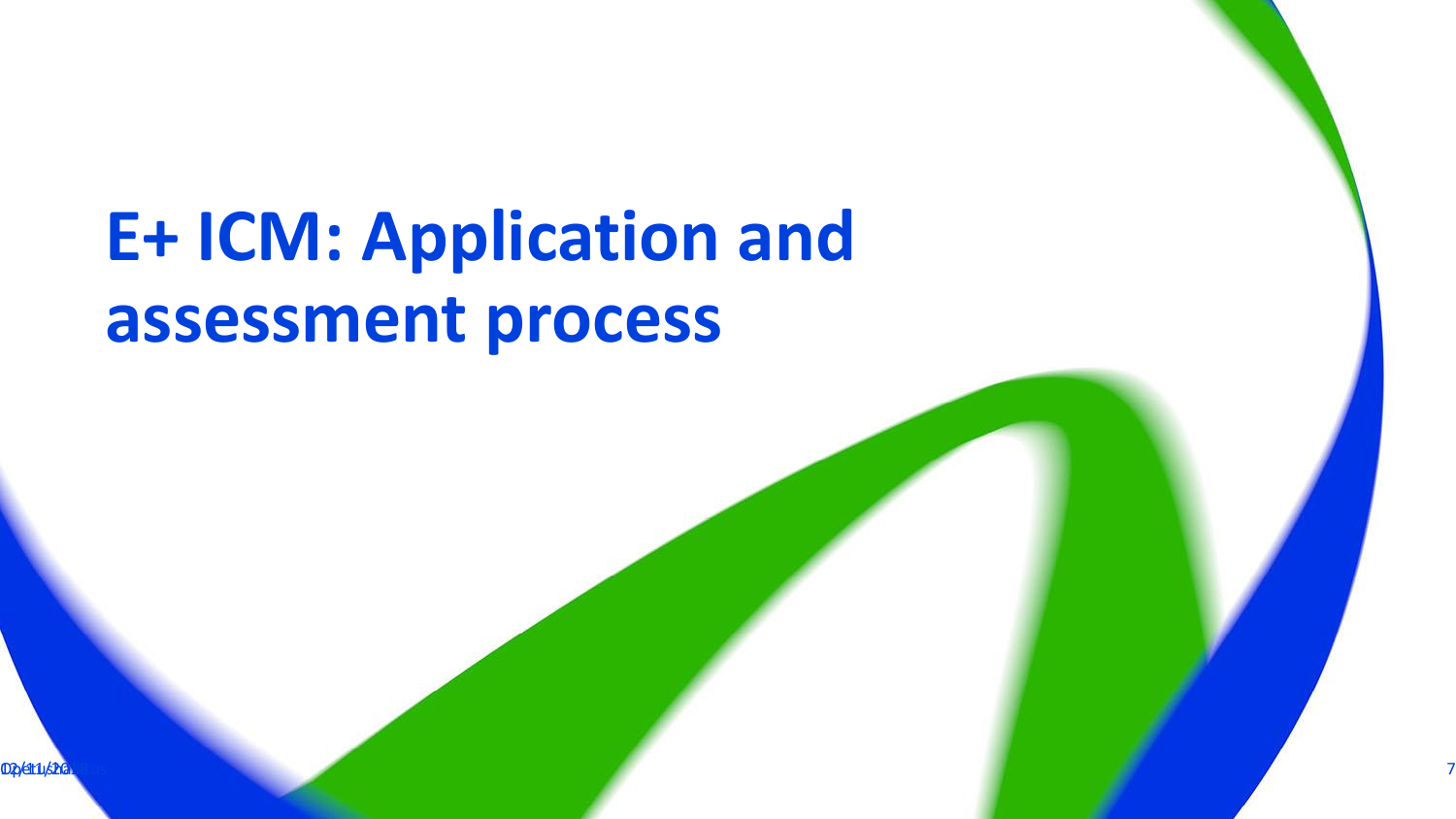#### **Application procedure**

- Call 2019 Deadline for applications **5 February 2019 at 12:00 CET**
- **Application to be prepared in close cooperation between the programme and partner country HEI**
- **Quality questions** filled in separately for each partner country
	- Four questions per country, following the assessment criteria
	- Answers must cover both the applicant HEI as well as Partner Country HEIs involved
	- Partner HEIs listed in the application

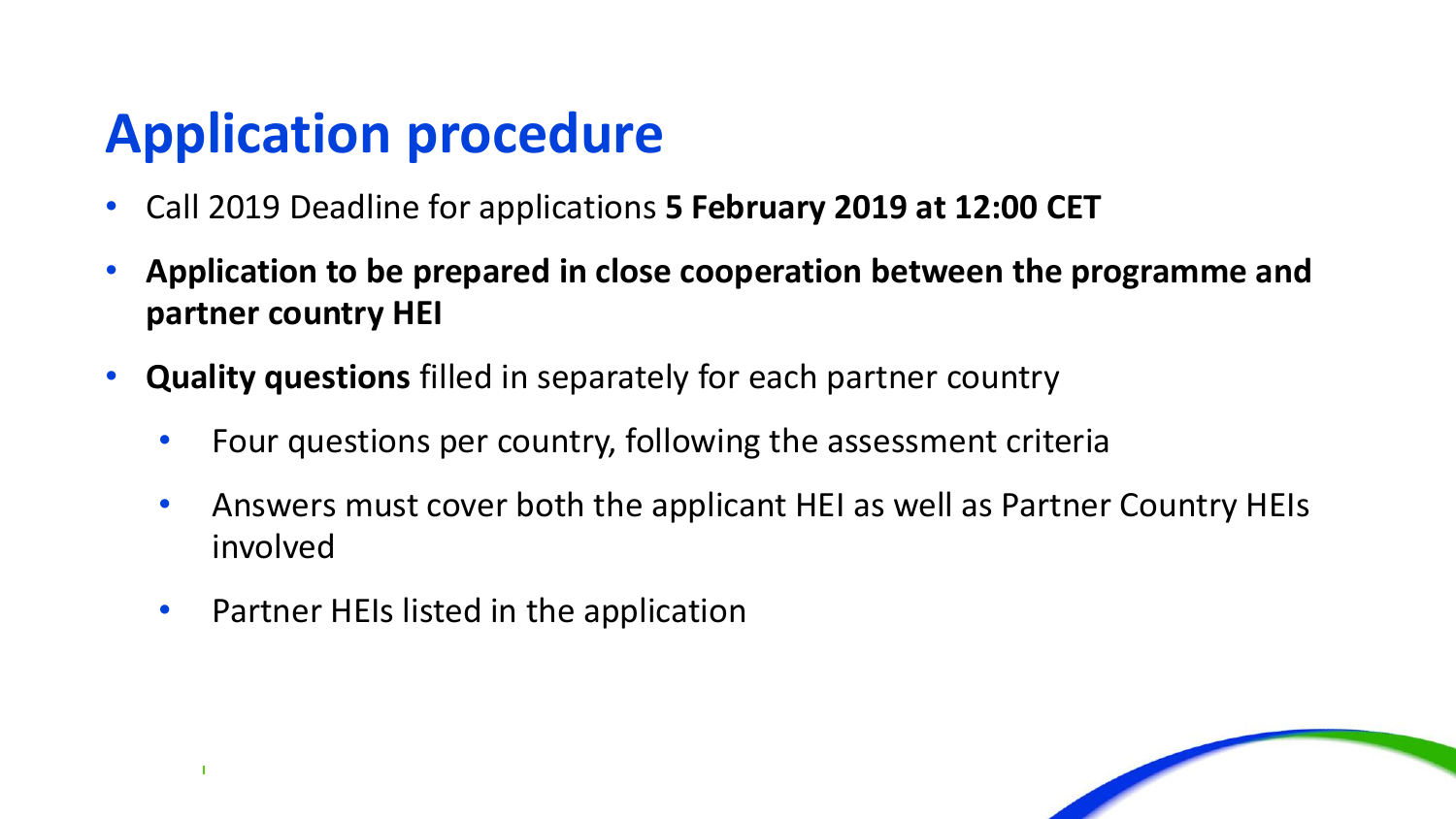#### **Quality Assessment**

- **Quality assessment**
	- Grant decision based on **quality of the applications**
	- To be eligible, applications must reach 60 / 100 points
	- And at least 50% of points in Relevance (15p)
- In addition **funding decision limited by**
	- Budget available per envelope (length and number of mobilities)
	- Geographical balance (partner countries)
- **Applications assessed by partner country**

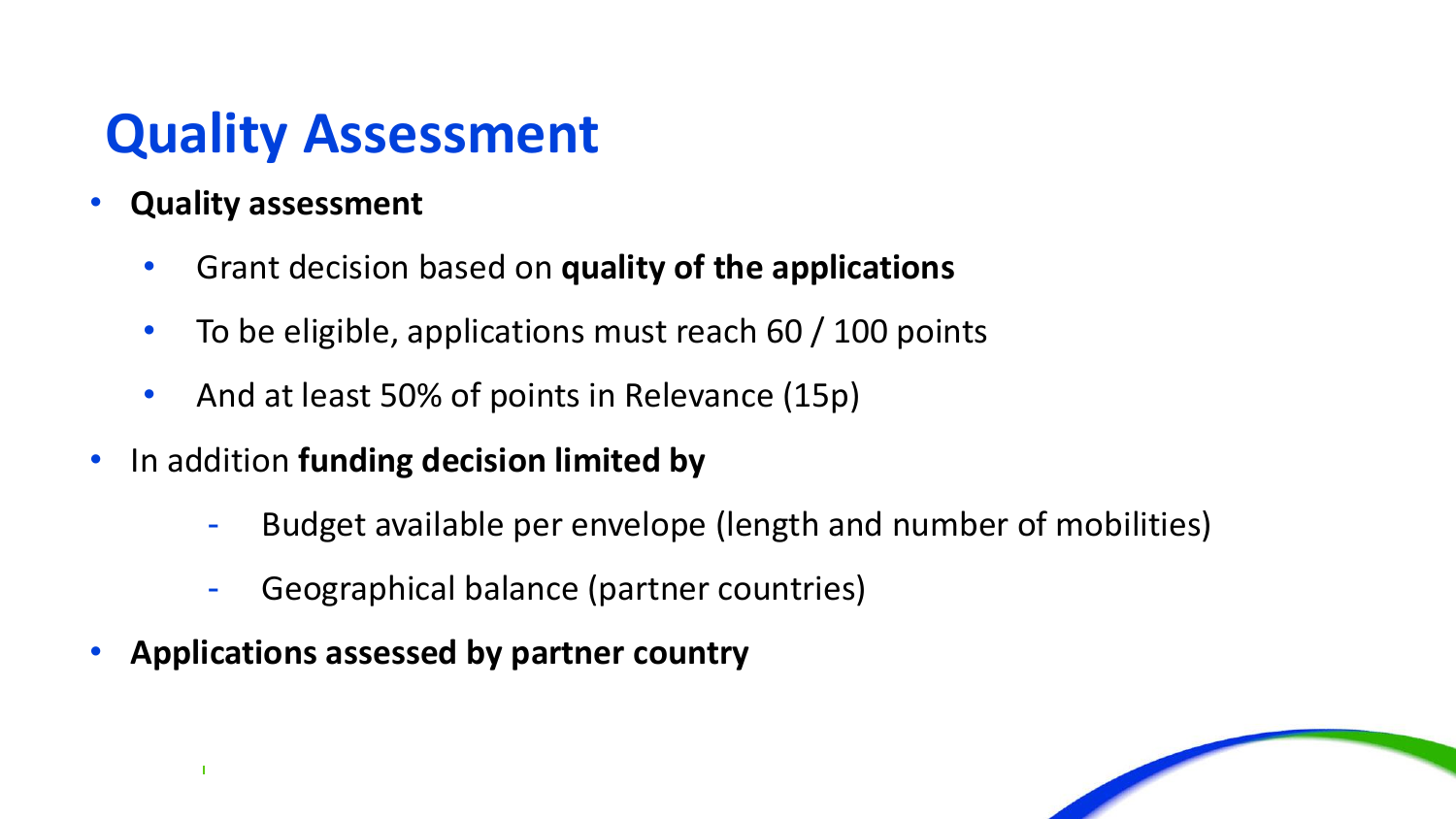#### **Award criteria**



**Minimum threshold 60/100 and 15/30 from Relevance**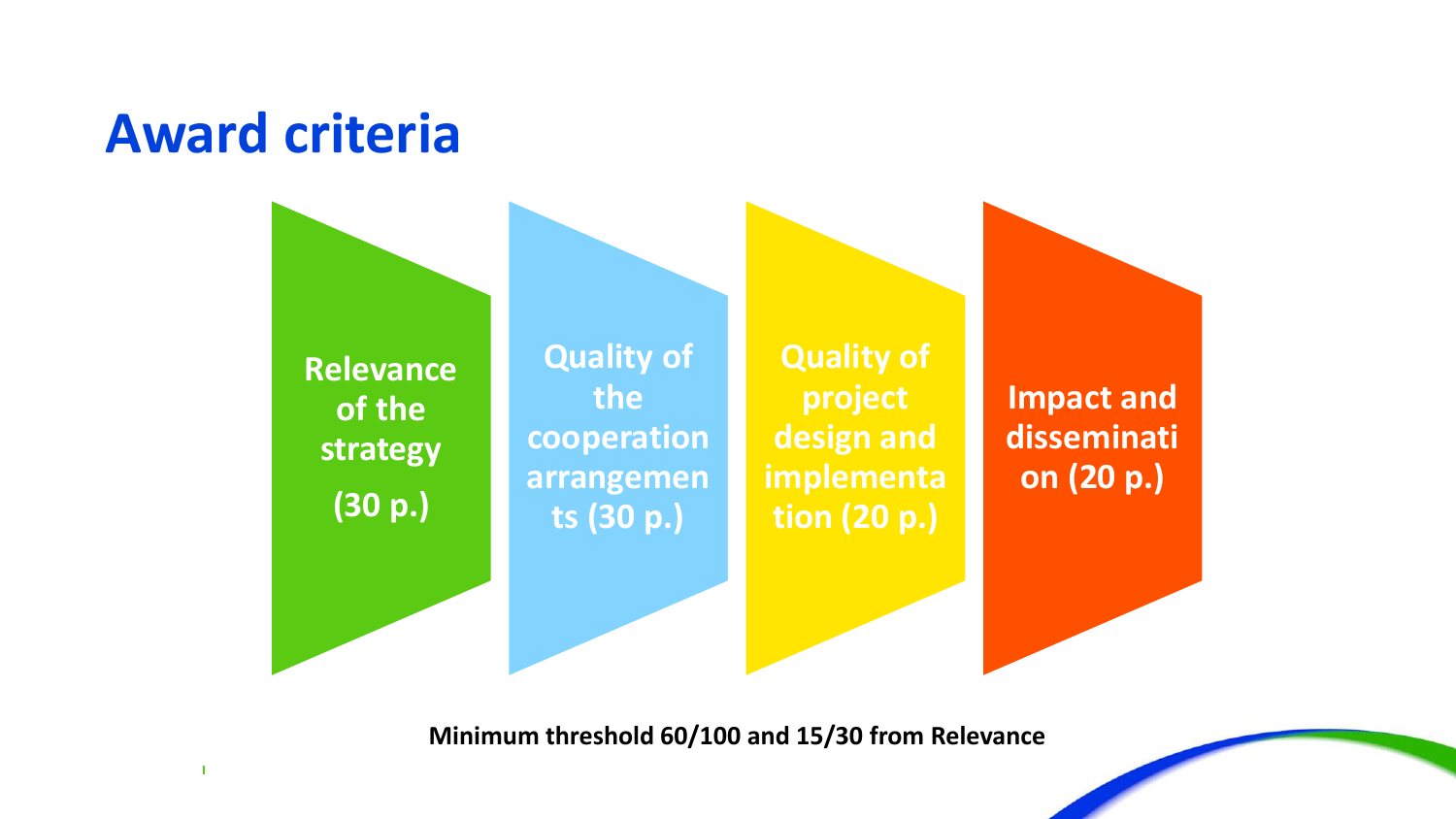#### **Inter-institutional agreements**

- Cooperation must be based on **inter-institutional agreements**
	- Template with minimum requirements available
	- not required at the application stage
	- **must be signed after award decision, before any mobility activities take place**
- Inter-institutional agreements include **quality requirements for the cooperation**
	- Targeted especially for Partner country HEIs (Programme country HEIs Erasmus Charter for Higher Education ECHE)
- **Partner country HEIs need a PIC** (=Participant Identification Code) before mobilities start -> Information to Mobility Tool
	- "declared PIC" = legal entity form not needed



Inter-institutional agreements can be signed by two or more higher education institution Higher Education Institutions have to agree on the period of validity of this agreement Clauses may be added to this template agreement to better reflect the nature of the institutional partnership Contact details to reach the senior officer in charge of this agreement and of its possible updates

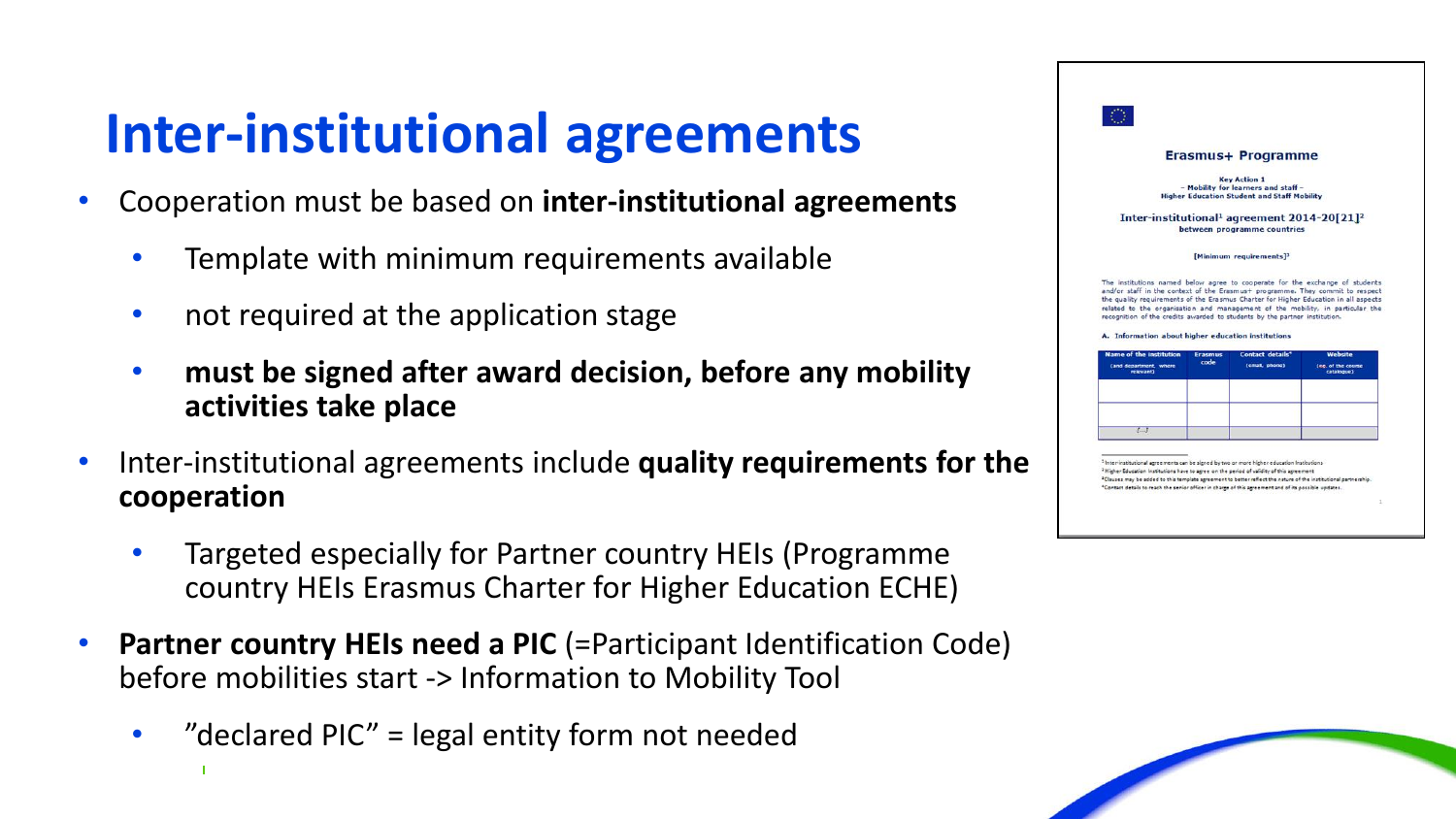#### **Tips for applicants**

- In case of new cooperation, staff mobility might be a good way to start
- Be realistic in number and length of mobilities
- Ensure institutional commitment to cooperation in case of changes in staff
- Start planning the cooperation and mobilities as early as possible, agree on practicalities, sign Inter-Institutional Agreement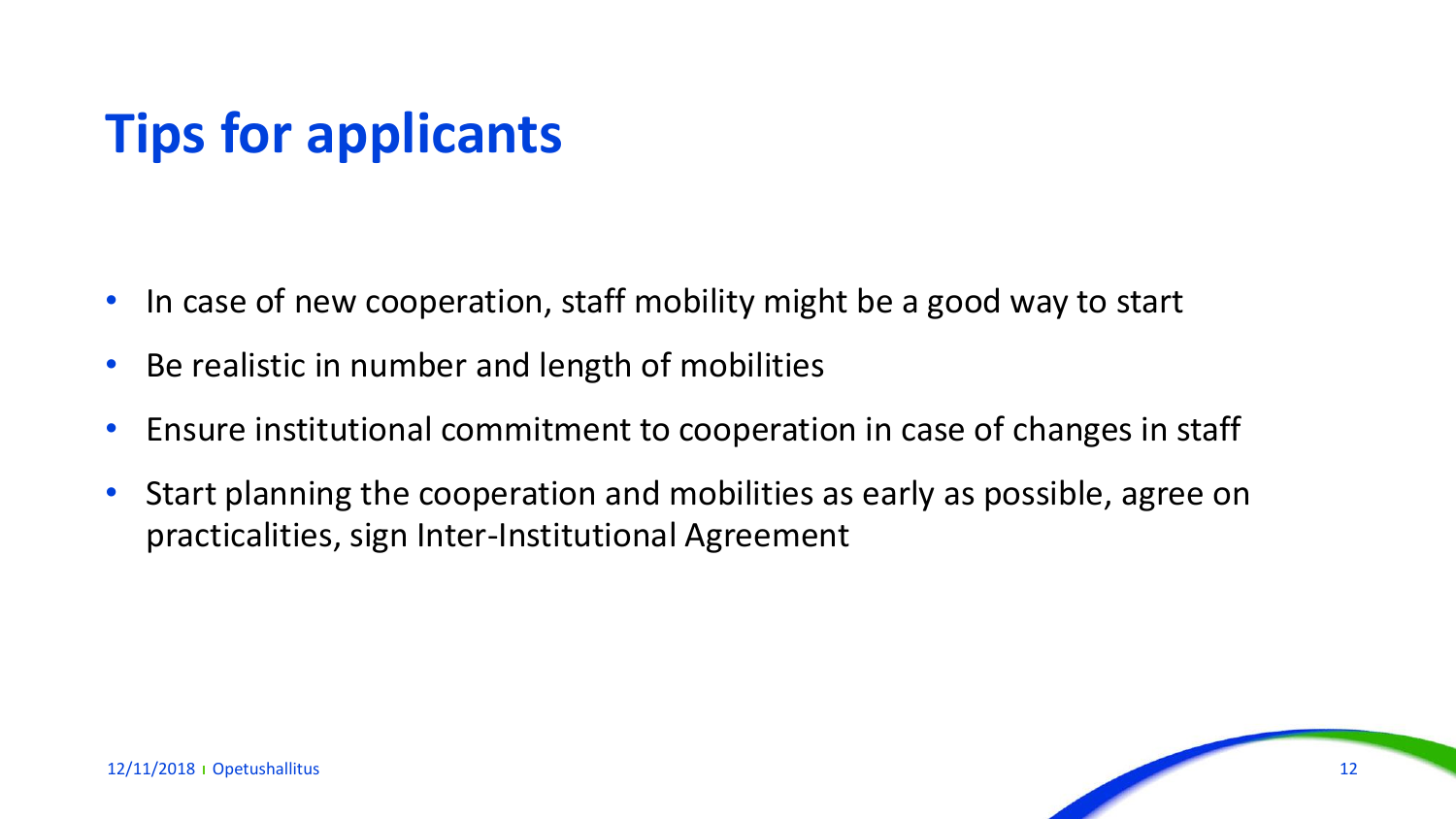### **Handbook for Participating Organisations of International Credit Mobility**

[https://ec.europa.eu/programmes/erasmus](https://ec.europa.eu/programmes/erasmus-plus/sites/erasmusplus/files/international-credit-mobility-handbook_en.pdf)plus/sites/erasmusplus/files/internationalcredit-mobility-handbook en.pdf

Frasmus+ **International Credit Mobility** Handbook for Higher Education Institutions Version 1.0 - February 2017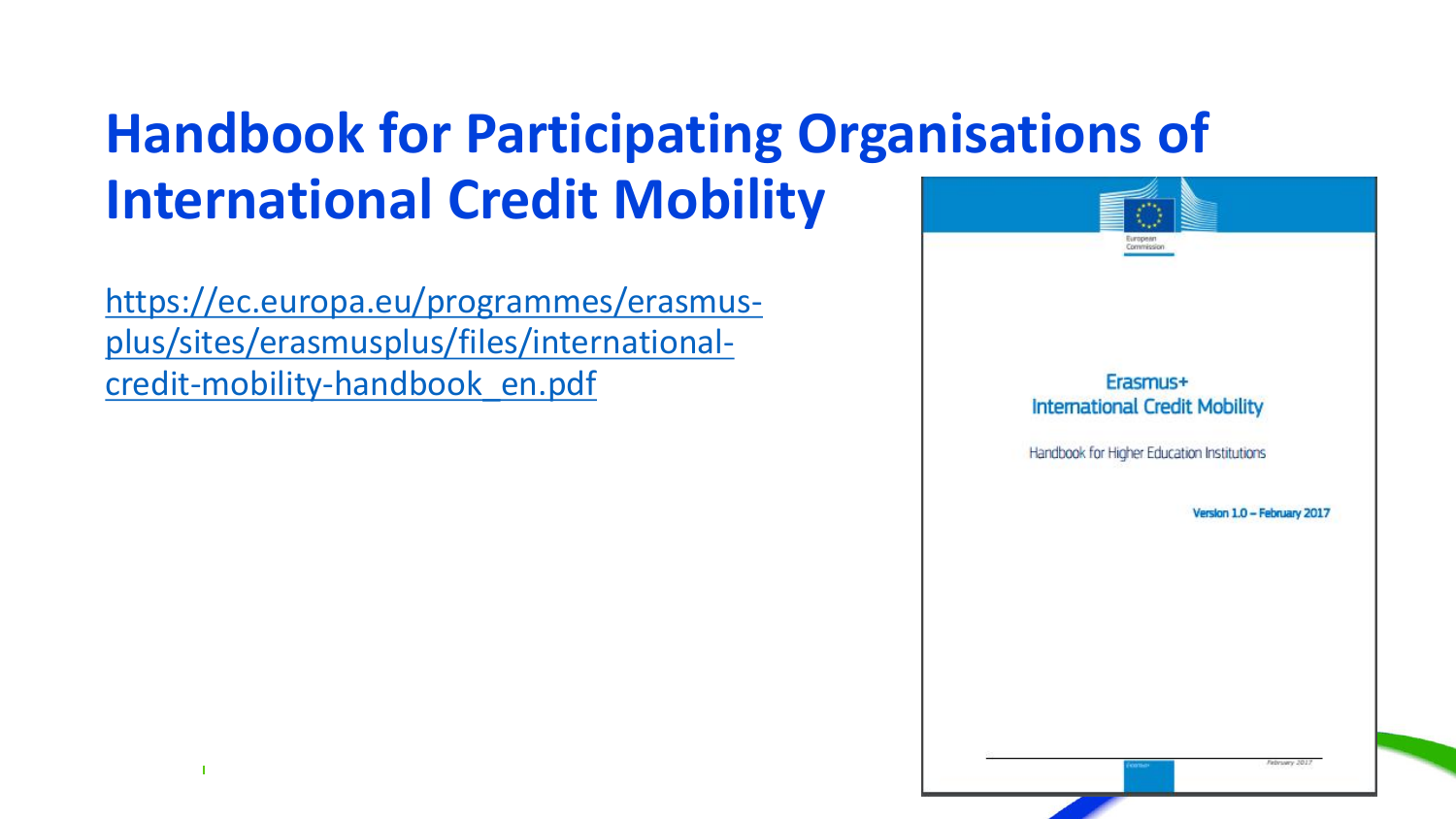# **Implementation and reporting**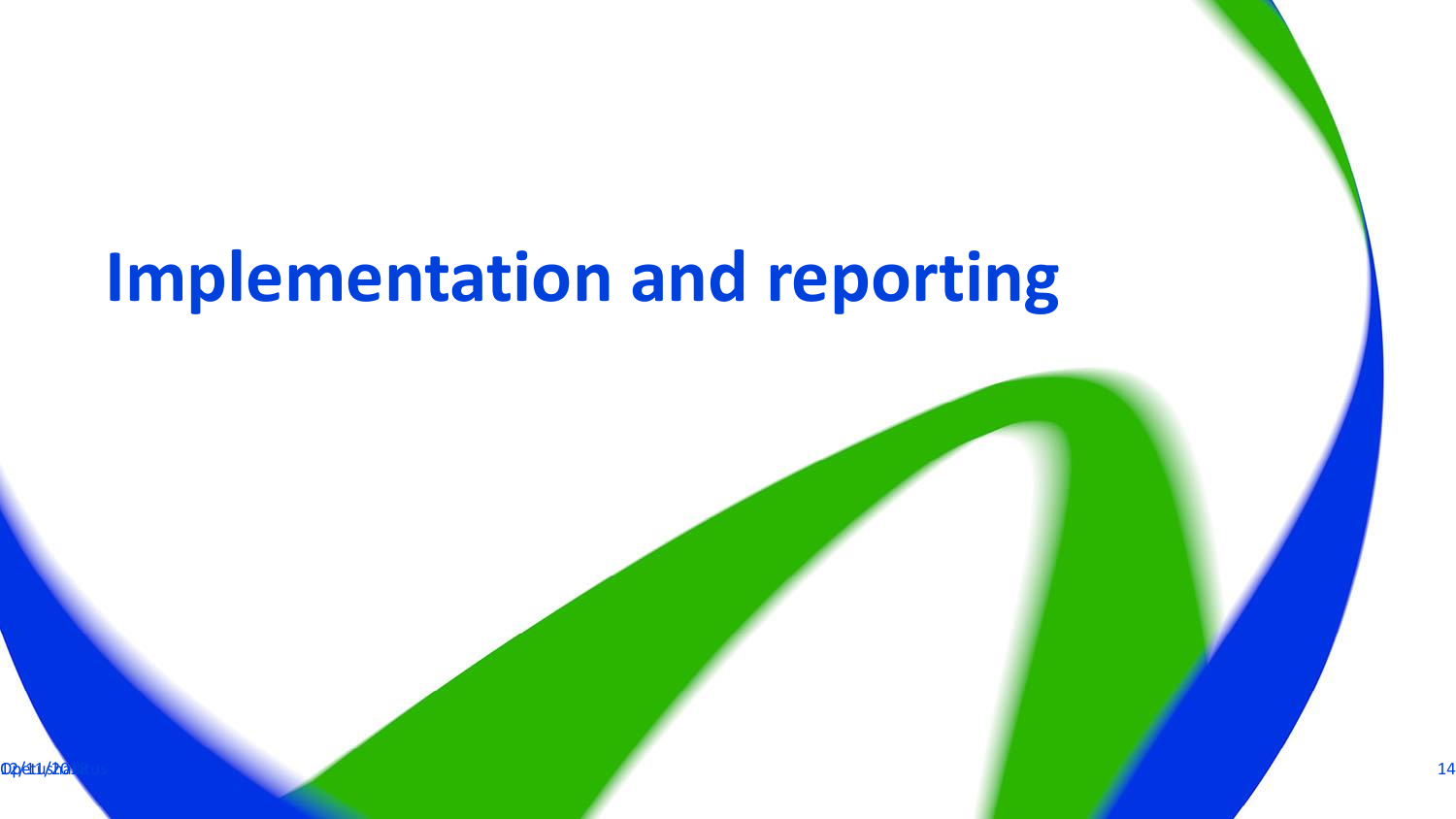### **ICM projects funded from Finland**

- **Call 2018 projects:** 26 month duration
	- Start date: 1 June 2018 (or later due to technical problems)
	- End date: 31 July 2020
	- Interim reporting: 15 June 2019
	- Final reporting: 31 August 2020
- **Call 2019 projects:** 24 or 36 month duration
	- Start date: 1 August 2019
	- End date: 31 July 2021 or 31 July 2022
	- Interim reporting: 15 June 2020 ( $+$  15 June 2021 tbc)

12/11/2018 • Final Opetushallitus reporting: 31 August 2021 or 31 August 2022 <sup>15</sup>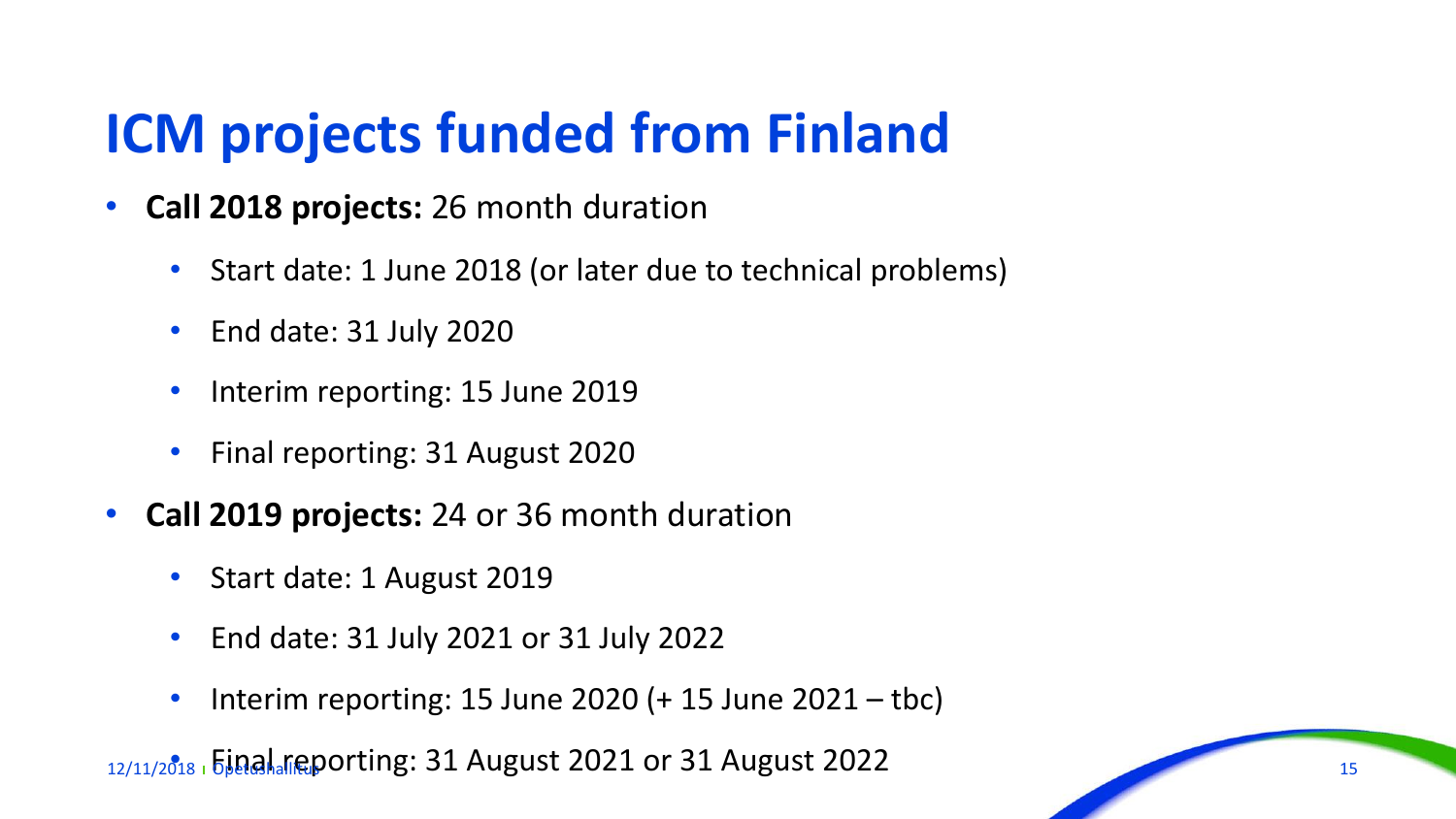#### **Interim reporting**

- Mobilities to be up-to-date at Mobility Tool+
- Information on project progress and potential unspent grants recommended to consult also the partner HEIs
- Possibility to apply for additional grants (only if made available by other projects)
- Based on interim report the second instalment of the project grant will be paid to the beneficiary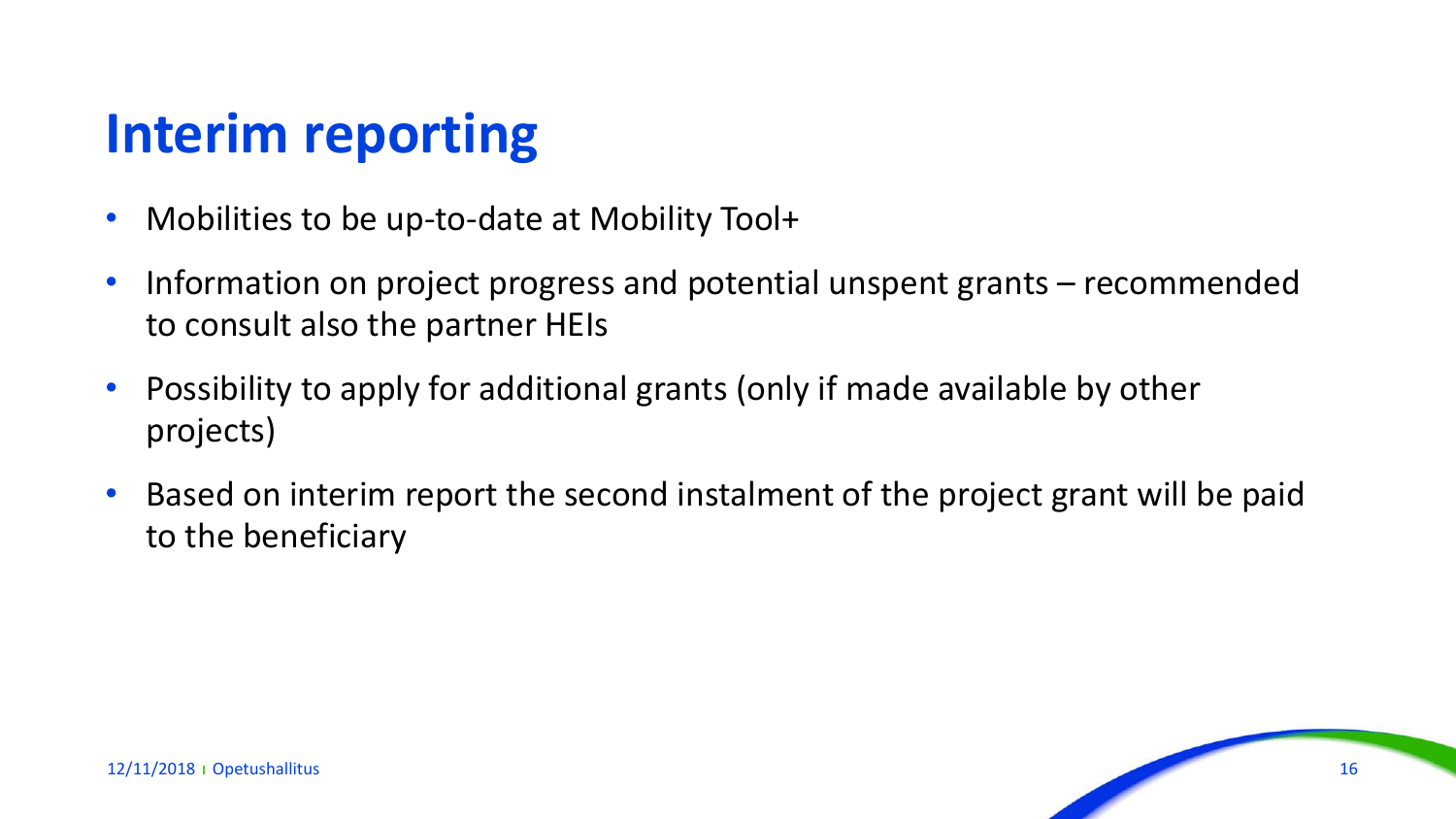### **Final reporting**

- Final report generated by Mobility Tool+ based on reported mobilities and participant reports
- Narrative comments on project implementation and outcome: **very important to have the partner HEIs experiences included**
	- Mobility Arrangements
	- Preparation and linguistic support
	- Participant feedback
	- Learning outcomes, impact and dissemination of results
- The final report will be assessed and feedback given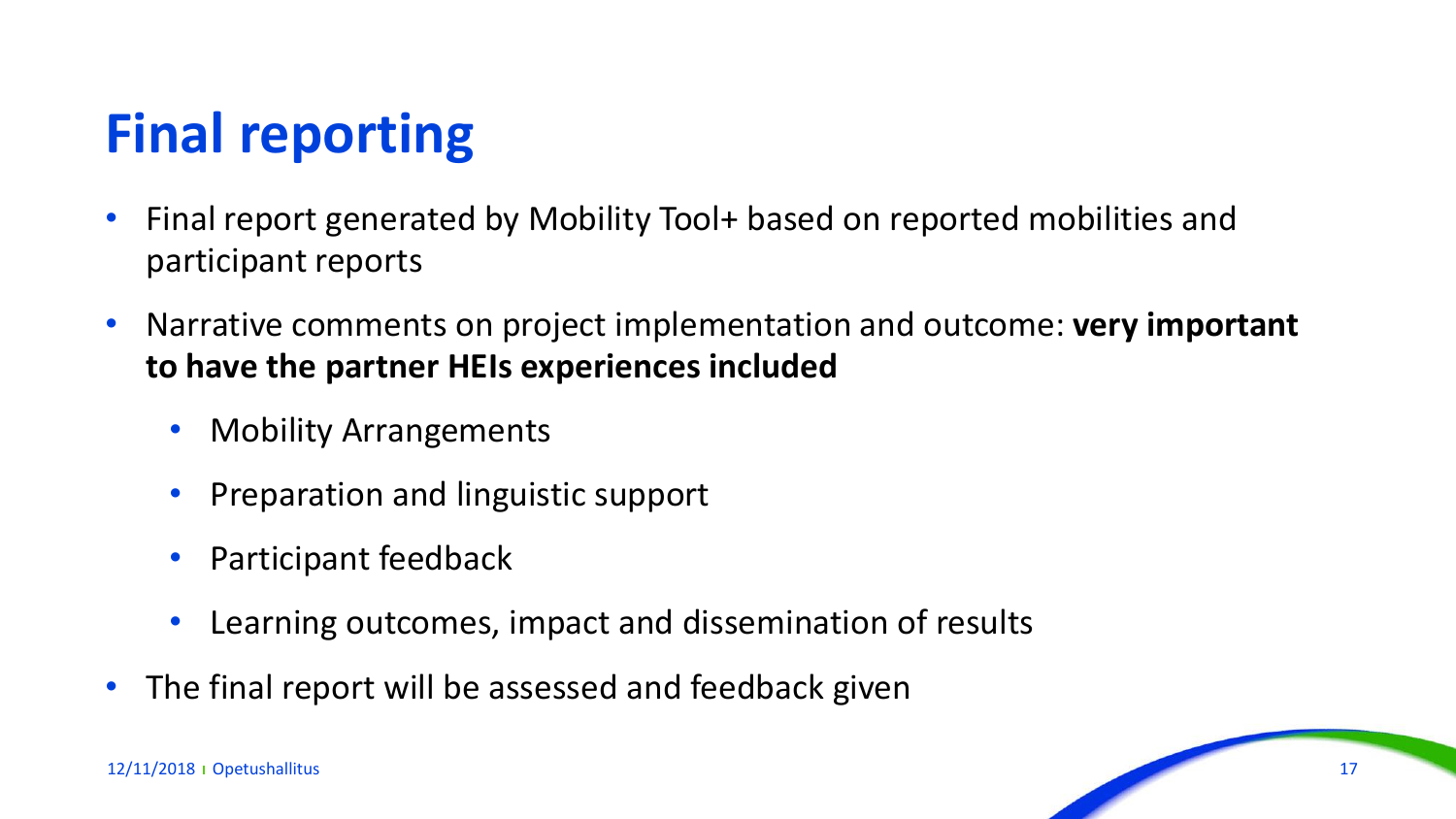# **Novelties in International Credit Mobility**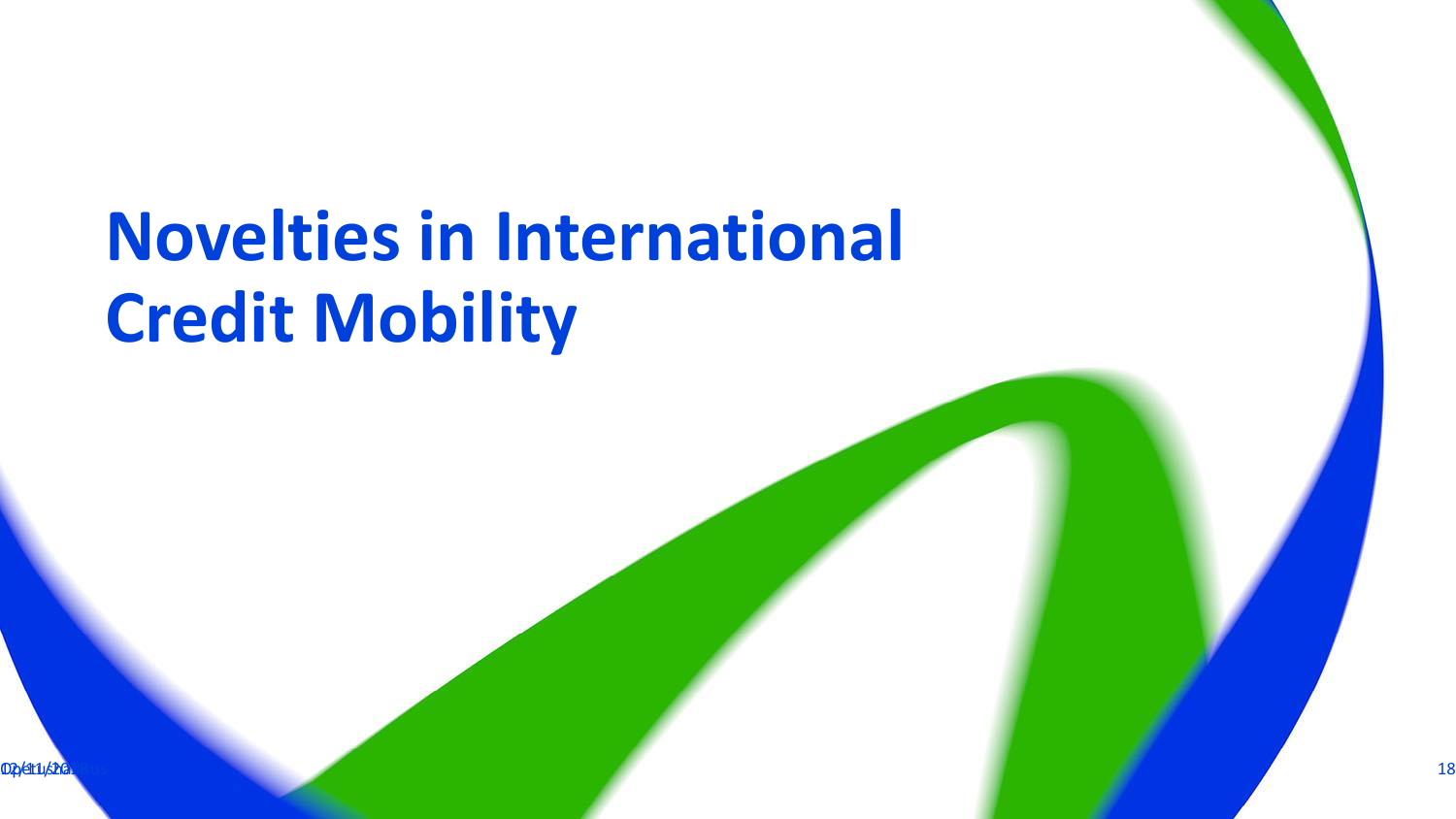#### **Traineeships introduced in 2018 1/3**



- **Student mobility for Traineeships as a novelty in ICM since 2018**
	- Incoming and outgoing, all degrees, all fields
	- Host can be e.g. public and private organisation, enterprise, NGO etc.
	- Minimimun duration 2 months (or 3 months if combined with studies within one mobility). Maximum 12 months.
	- Monthly grant the same as for studies: 900 EUR from Ukraine to Finland
	- Not necessary to name the host organisation at the application stage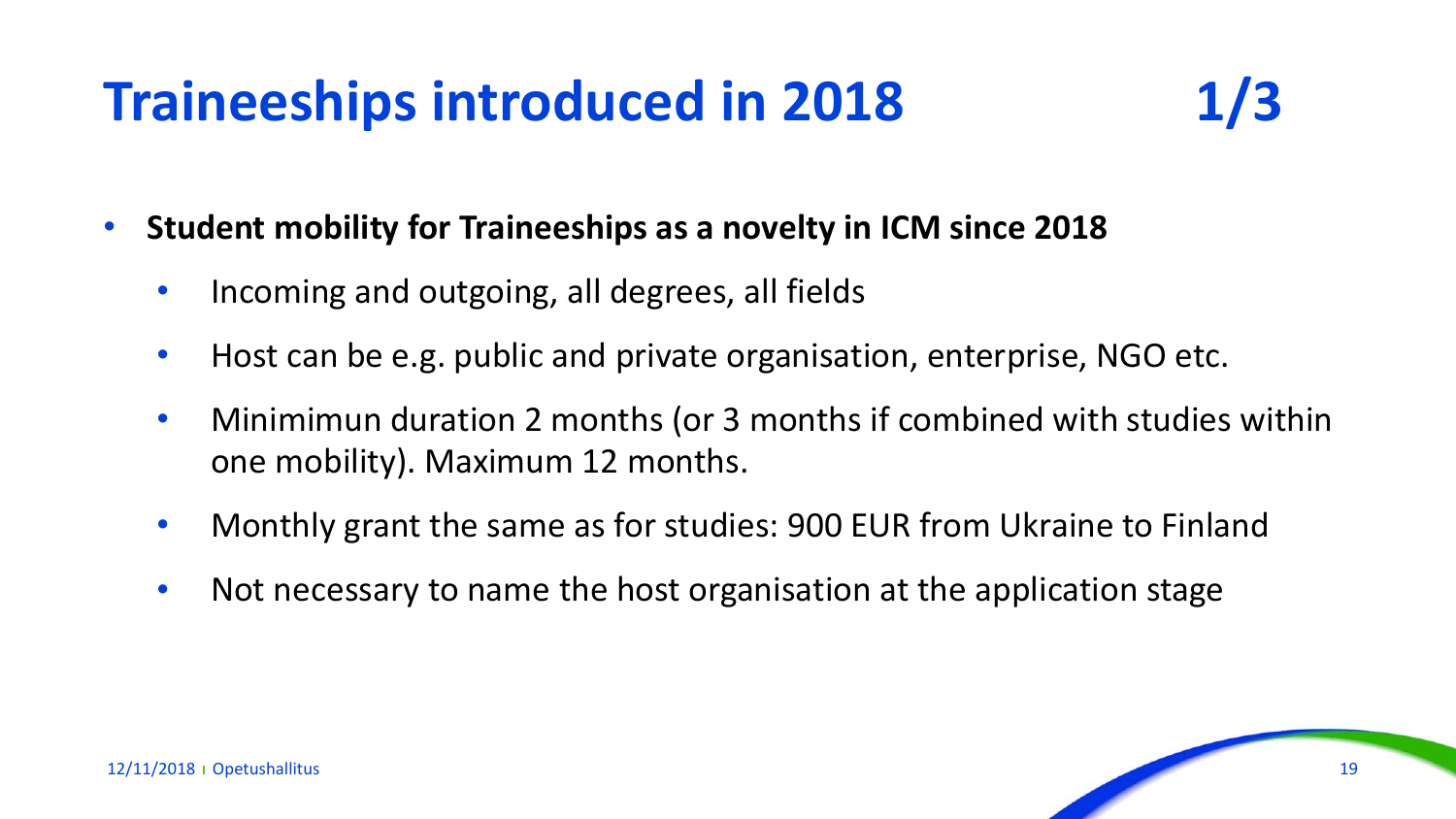#### **Traineeships**



- **Documents for traineeships, before the mobility**
	- Learning agreement for traineeship:
		- Programme for the traineeship, knowledge and skills to be acquired, monitoring and evaluation plan, recognition, insurance
		- To be signed by 3 or 4 parties: student, home institution, host organisation (and coordinating programme country institution in case of incoming mobility from partner countries)
	- Grant agreement
	- Work agreement with the host organisation (recommended)
		- Practicalities according to host country legislation such as working hours, holidays, salary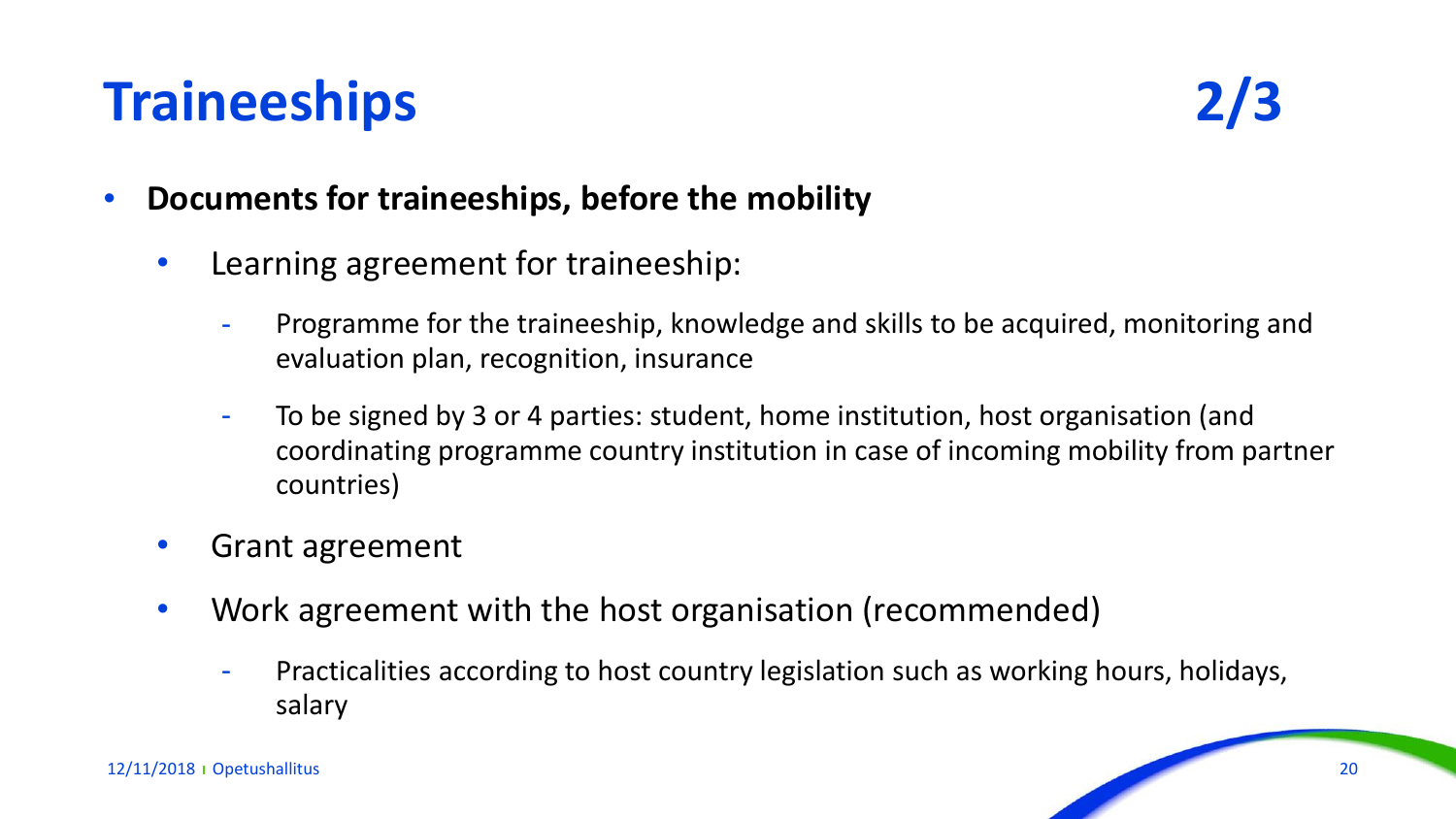#### **Traineeships 3/3**



- **Documents for traineeships, after the mobility**
	- Traineeship (or work) Certificate by the receiving organization:
		- The actual start and end dates of the traineeship programme
		- Detailed programme of the traineeship period including tasks carried out by the trainee; knowledge, skills and competences acquired; evaluation of the trainee
	- To be recognised as a part of the degree programme as agreed in the LA for traineeships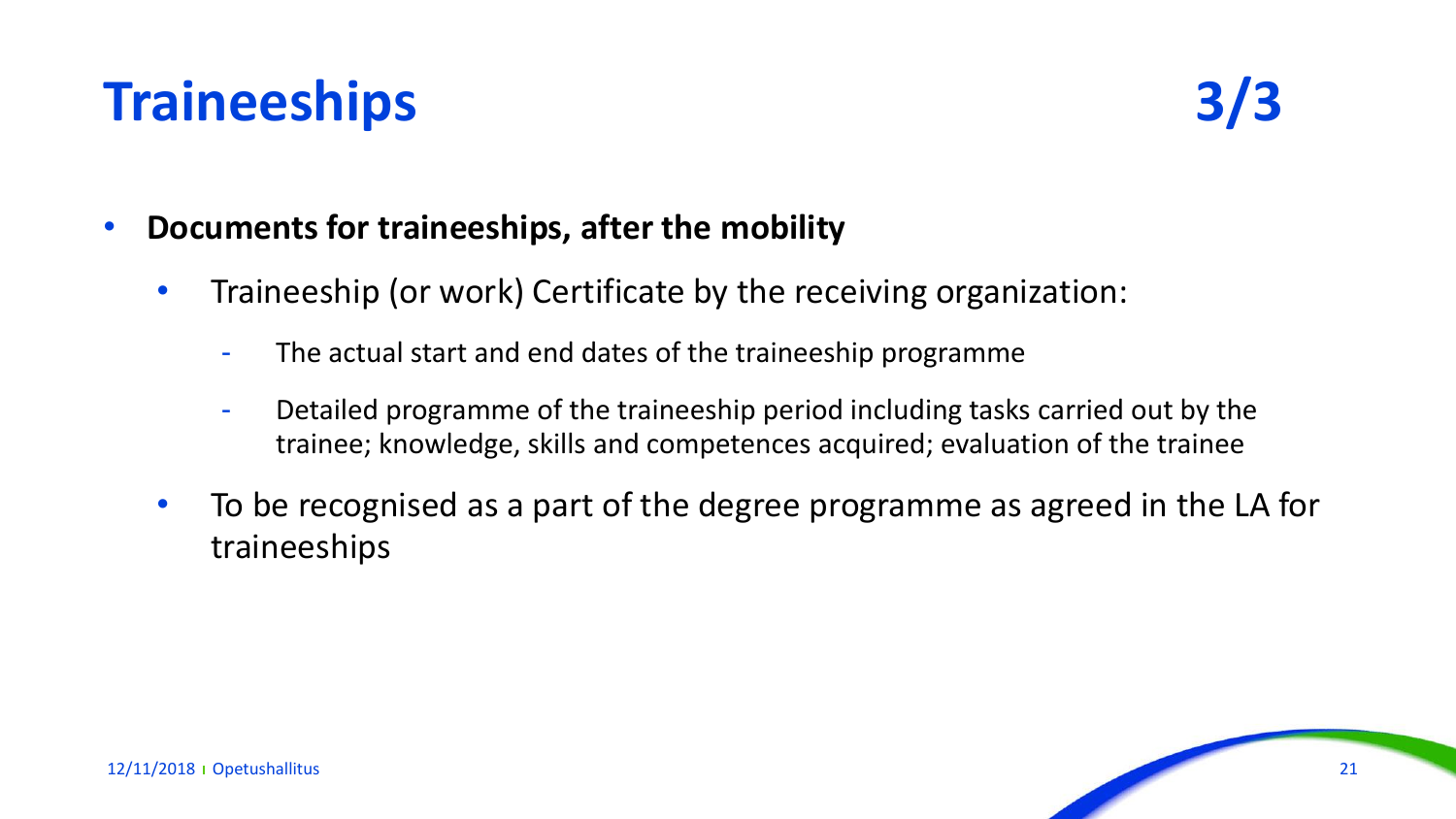### **Digital traineeships – Calls 2018 and 2019 1/3**

- The Commission will be tracking traineeships in 'digital skills' in Horizon 2020 Associated Countries participating in ICM:
	- Albania, Bosnia and Herzegovina, Montenegro, Serbia, Israel, Moldova, Switzerland, Faroe Islands, **Ukraine**, Tunisia, Georgia ja Armenia
- Labour market is in need of more people with digital skills, "skills mismatch"
- HEIs are encouraged to implement
- No separate application system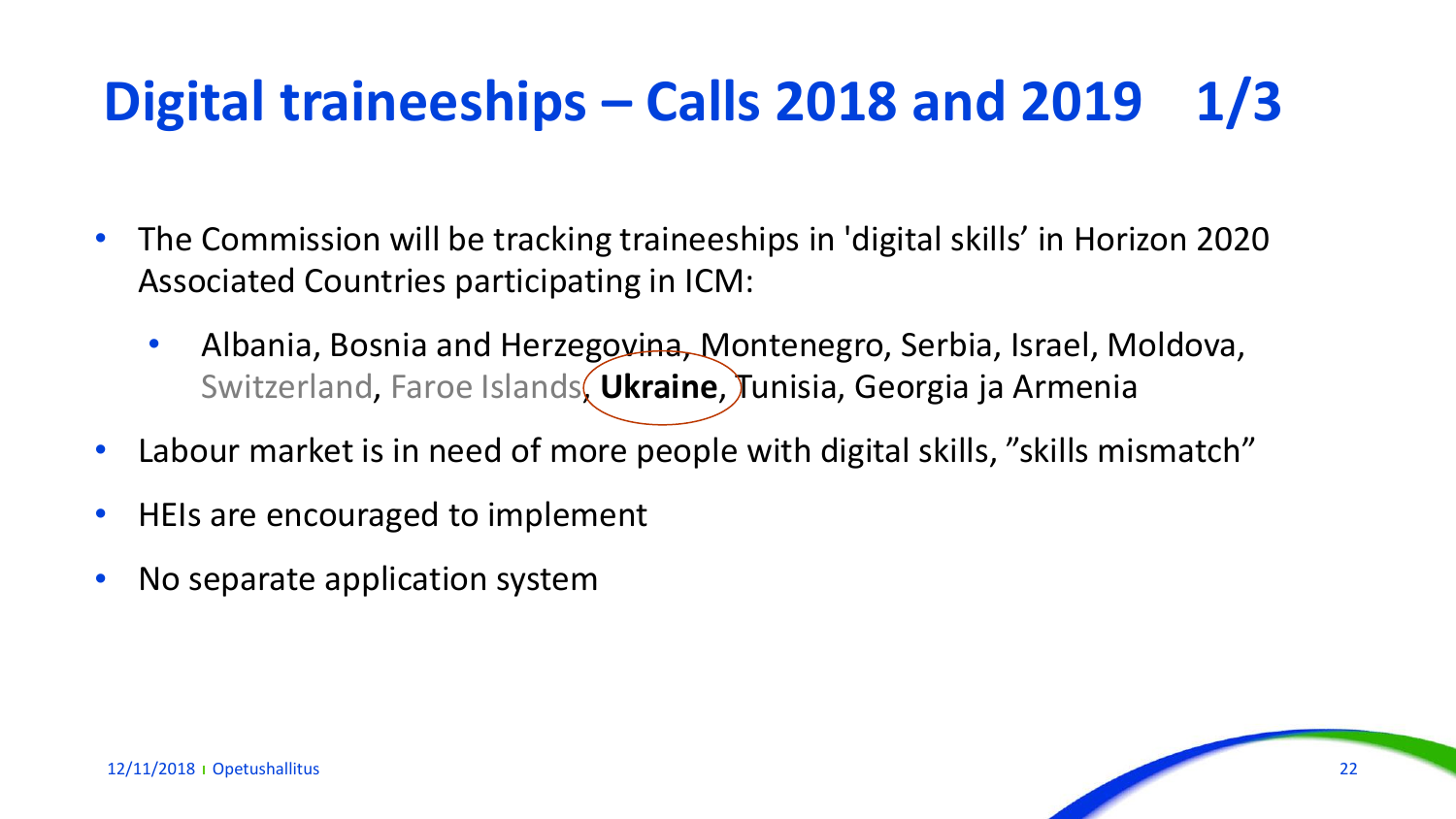### **Digital traineeships**

- Any traineeship will be considered digital as such when one or more of the following activities are practised by the trainee:
	- Digital marketing (e.g. social media management, web analytics); digital graphical, mechanical or architectural design; development of apps, software, scripts, or websites; installation, maintenance and management of IT systems and networks; cybersecurity; data analytics, mining and visualisation; programming and training of robots and artificial intelligence applications.
	- **NB:** Generic customer support, order fulfilment, data entry or office tasks are not considered in this category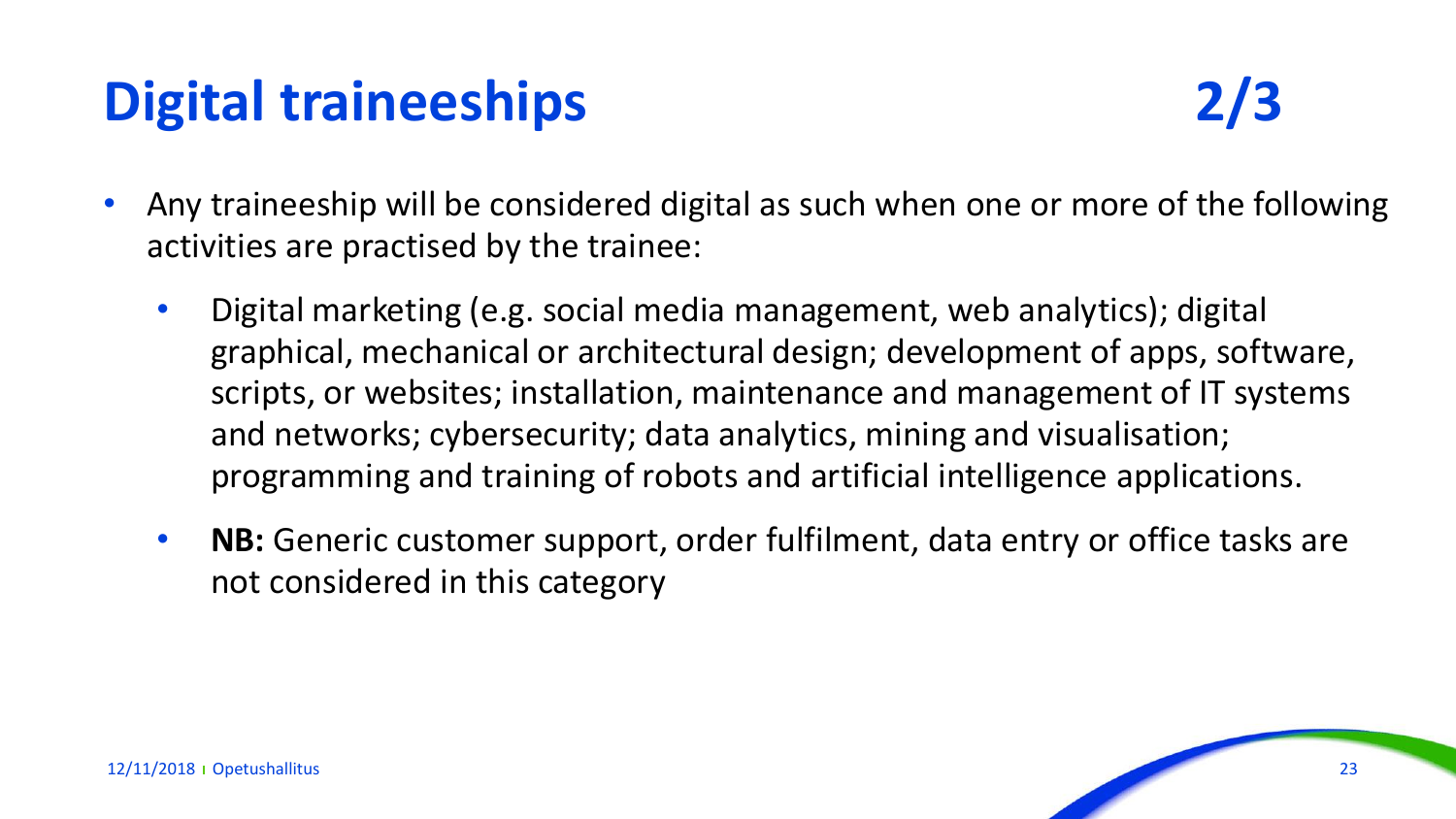### **Digital traineeships 3/3**



- Monthly grant the same as for other traineeships
- Documentation also the sames
- Simple reporting:
	- Marked in LA "**Traineeship in digital skills:** Yes ☐ / No ☐**"**
	- "Flagged" in Mobility Tool+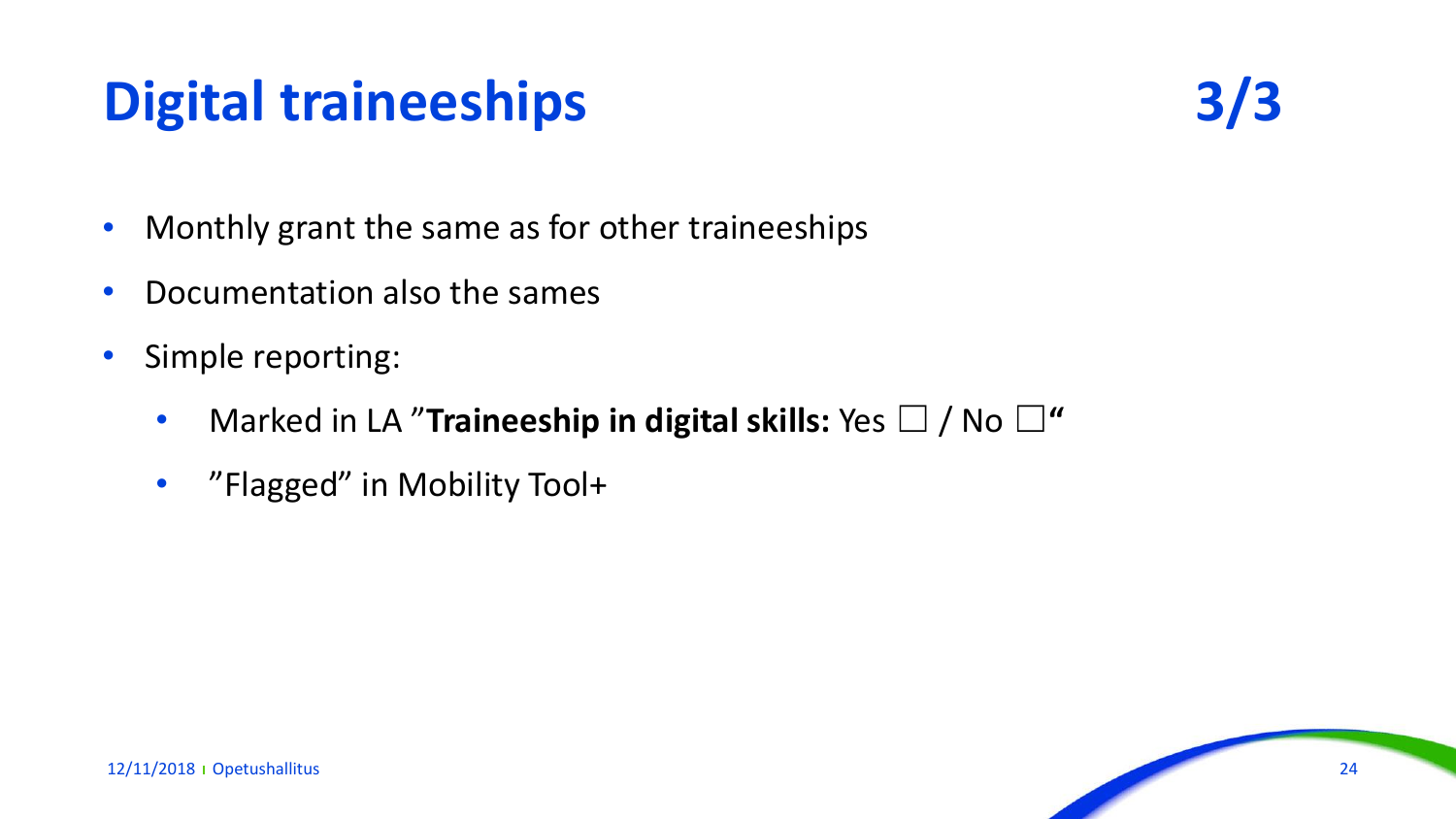## **Staff mobility opens for non-academic organisations 2018 1/3**

- Staff mobility has become available for other organisations than higher education institutions: public and private organisation, enterprises, NGOs (same as for the traineeship mobility)
- Not necessary to name the host organisation at the application stage
- Min. and max. duration of staff mobility the same: 5 days to 2 months
- Mobillity agreement between HEIs, host organisation and staff member
- Grant agreement between Programme Country HEI and staff member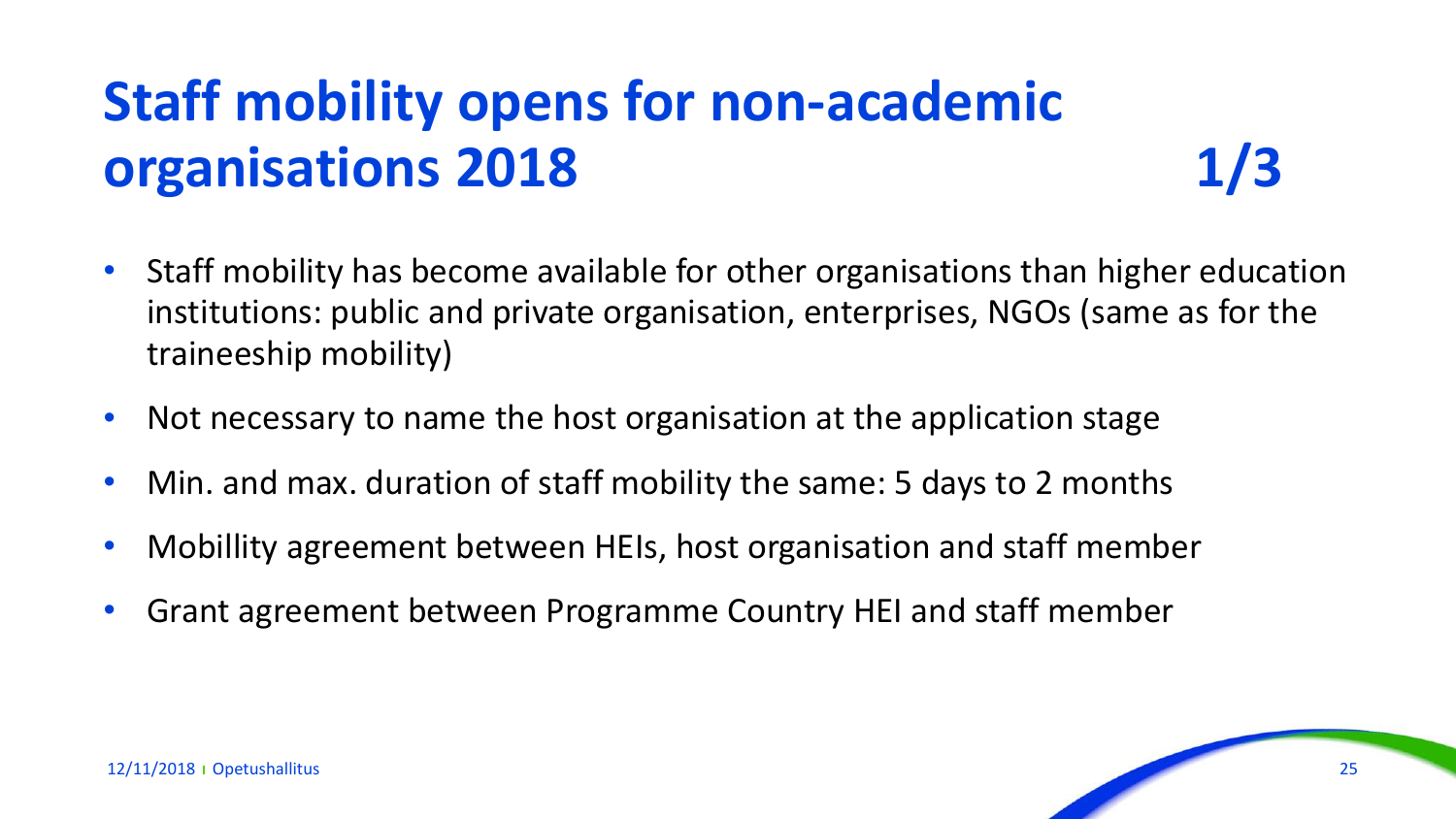#### **STA for non-academic organisations 2/3**

- **Staff mobility for Teaching (STA) allways from a non-academic organisation to an HEI**
- A programme or partner country HEI can invite staff from enterprise to teach at the HEI
	- Example: From a Finnish enterprise to an Ukrainian HEI or from an Ukrainian enterprise to a Finnish HEI.
	- Call 2019: No minimum number of teaching hours for invited staff from enterpises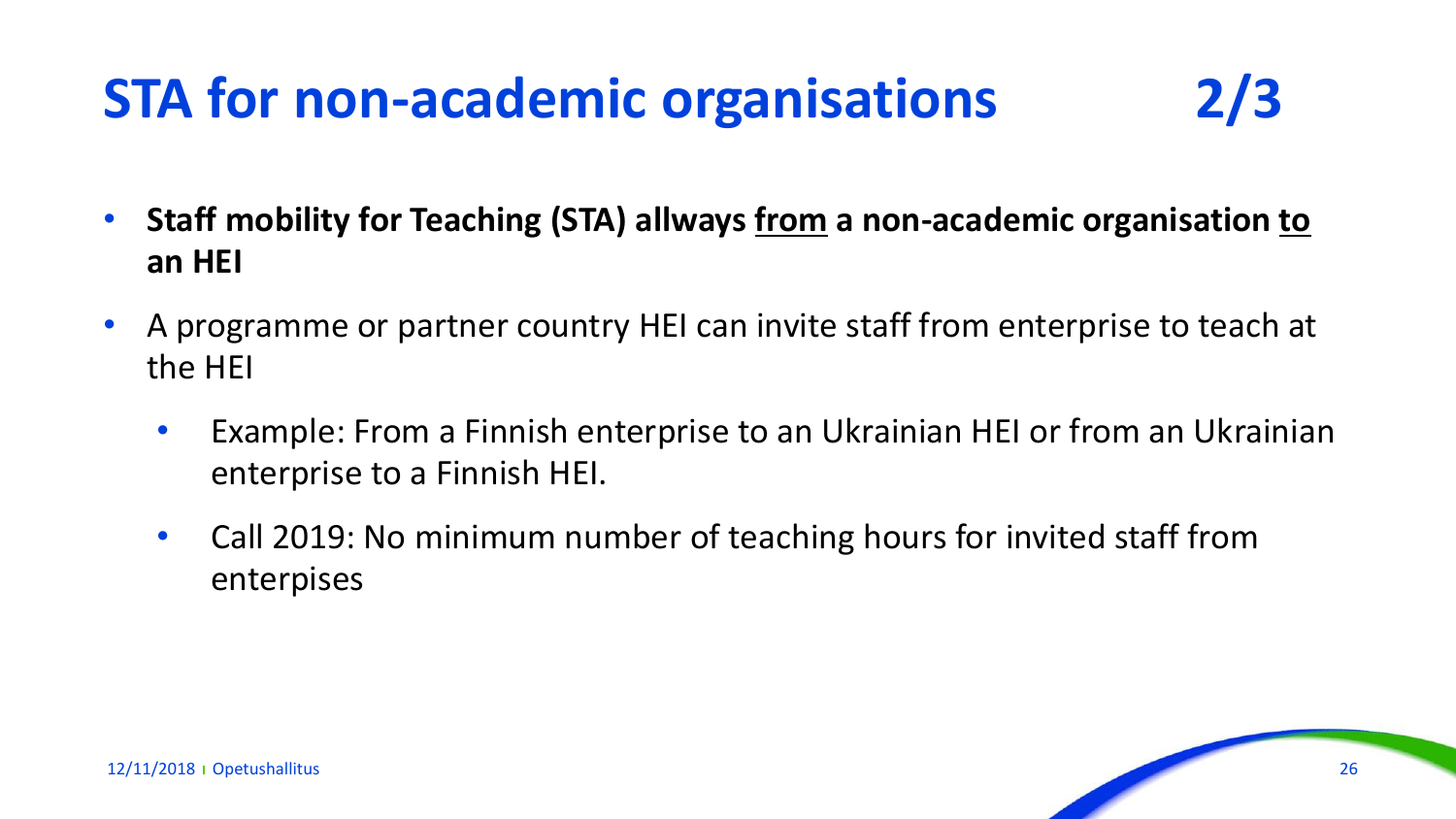#### **STT for non-academic organisations 3/3**

- **Staff mobility for Training (STT) allways from an HEI to a non-academic organisation**
- Staff members of a partner country HEI can have a training period at a public or private organisation or enterpise in the programme country (**but not vice versa**)
	- Example: Staff members of an Ukrainian HEI to have a training period at a Finnish enterprise

• Recommonded to discuss these options with the partners at the application stage as it takes time to organise the planned mobilities. However, mobility types can be added also during the project period.